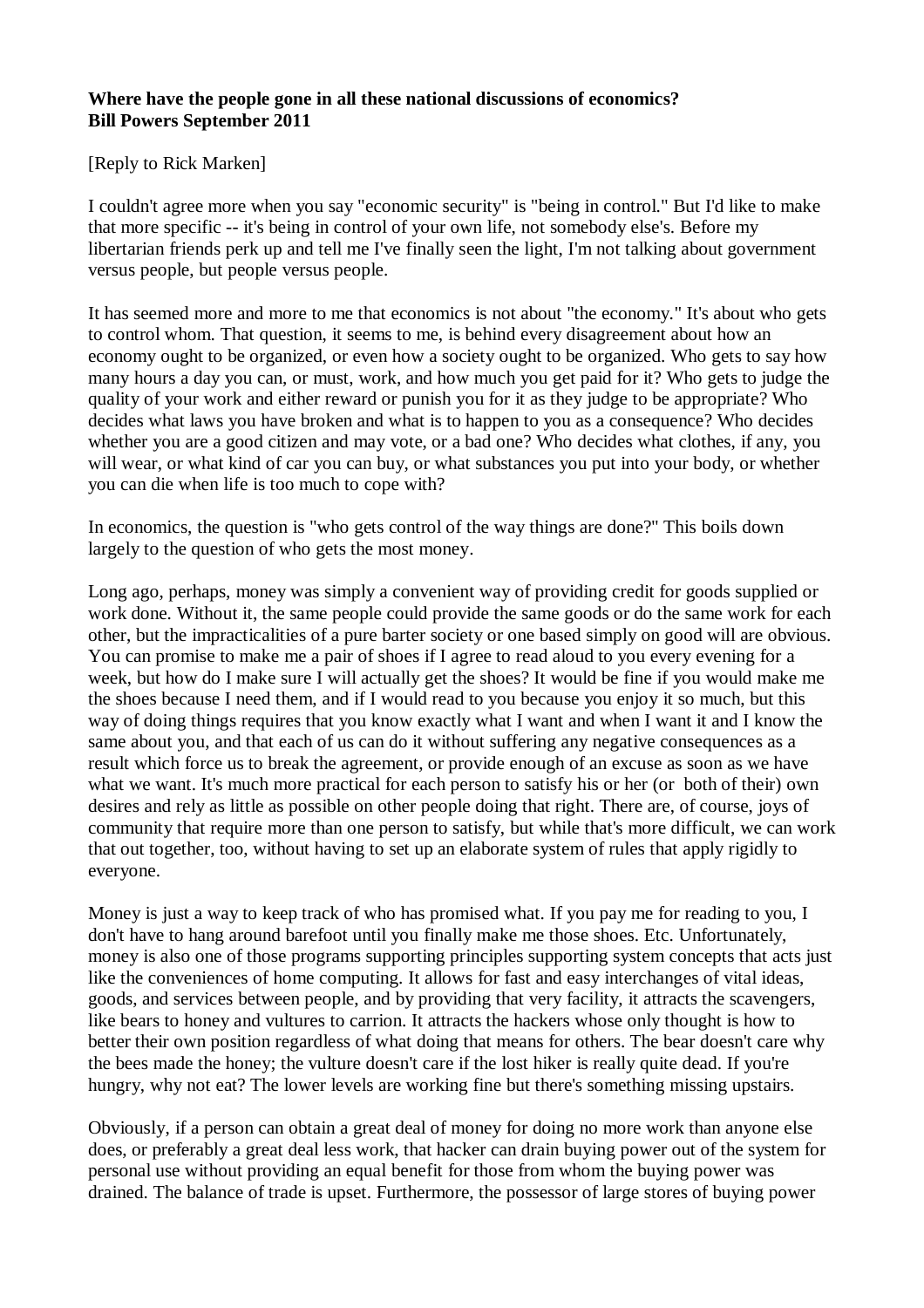can enlist the aid of those with less of it by offering them some of their money back if they will make and enforce rules that make the hacker's position more secure. Simply by lending money to those in need, at interest, the hacker can use the stored buying power to make the store even greater. Of course it's the hacker who creates a good deal of the need for money, so this is a self-sustaining strategy.

Inevitably, then, control shifts away from the people in general and into the hands of the hackers. Once that shift begins, it is self-propagating. Money begets money and power begets power. This is a positive feedback situation which is stable only at the extremes. Every now and then the changes reverse, and go to the opposite extreme, but if that is a low point where buying power is threatened, the hackers go into emergency mode and start the trend back to their side before the hackees can figure out what's happening. Note that "buying power" means both money and using money to obtain power over others.

The solution to this systemic problem is twofold (at least).

First, we have to stop admiring hackers, however clever and talented they seem. They seem so only to the extent that they appeal to the hacker in all of us. We have to stop wanting to become rich, wealthy, happy hackers, too, and thus applauding those who have done so and like to brag about it. We can still approve of and seek happiness and wealth, but for all of us, not just some of us. That's the only stable state, the only possible escape from cycles of boom and bust, tyranny and revolution, feast and famine, war and peace.

Cycles like these are signs of a bug in the system, a design problem. Simply trying to put the brakes on will not solve the problem because we can't keep them on forever and they will wear out if we try. Just pushing back against the hackers will weaken the pushers and strengthen the resisters and make the conflict worse, or bring down the system entirely which is to nobody's advantage (but that of the vultures).

Second, we have to understand how the system as a whole works. The role of money in an economy can be understood by constructing a working model without hackers in it, to see what the requirements are for stable operation. Once those conditions are known, we can investigate how hacking or gaming the system can be made somewhat unprofitable. If you stand to lose by trying to gain abnormal buying power, why would you do it?

Third, we have to shift our admiration to people who actually produce things and ideas of use to everyone. It's simply not true that the most creative, organized, intelligent, and ambitious people are hackers. If anything, the reverse is more likely to be the case, and the hackers generally know this: they hire the creative etc. people. Creative people will create no matter what their financial status; intelligent people are not made stupid by lack of direction from outside. You can't make anyone have newer better ideas by paying more for them. The most you can do by hiring smart and capable people is prevent anyone else from benefiting from their work through confidentiality agreements and other threats.

Fourth and last for now, we have to accomplish all the required changes while maintaining what Hugh Gibbons calls "respect for the will of others." Not necessarily compliance, but respect in the sense of admitting that everyone has to direct his or her own life by doing what seems to be necessary.

A hacker is not an evil or stupid person, however often both adjectives may seem to apply. The hacker is behaving in a way that seems to accomplish certain goals. We have to continue asking "why" a little longer than usual.